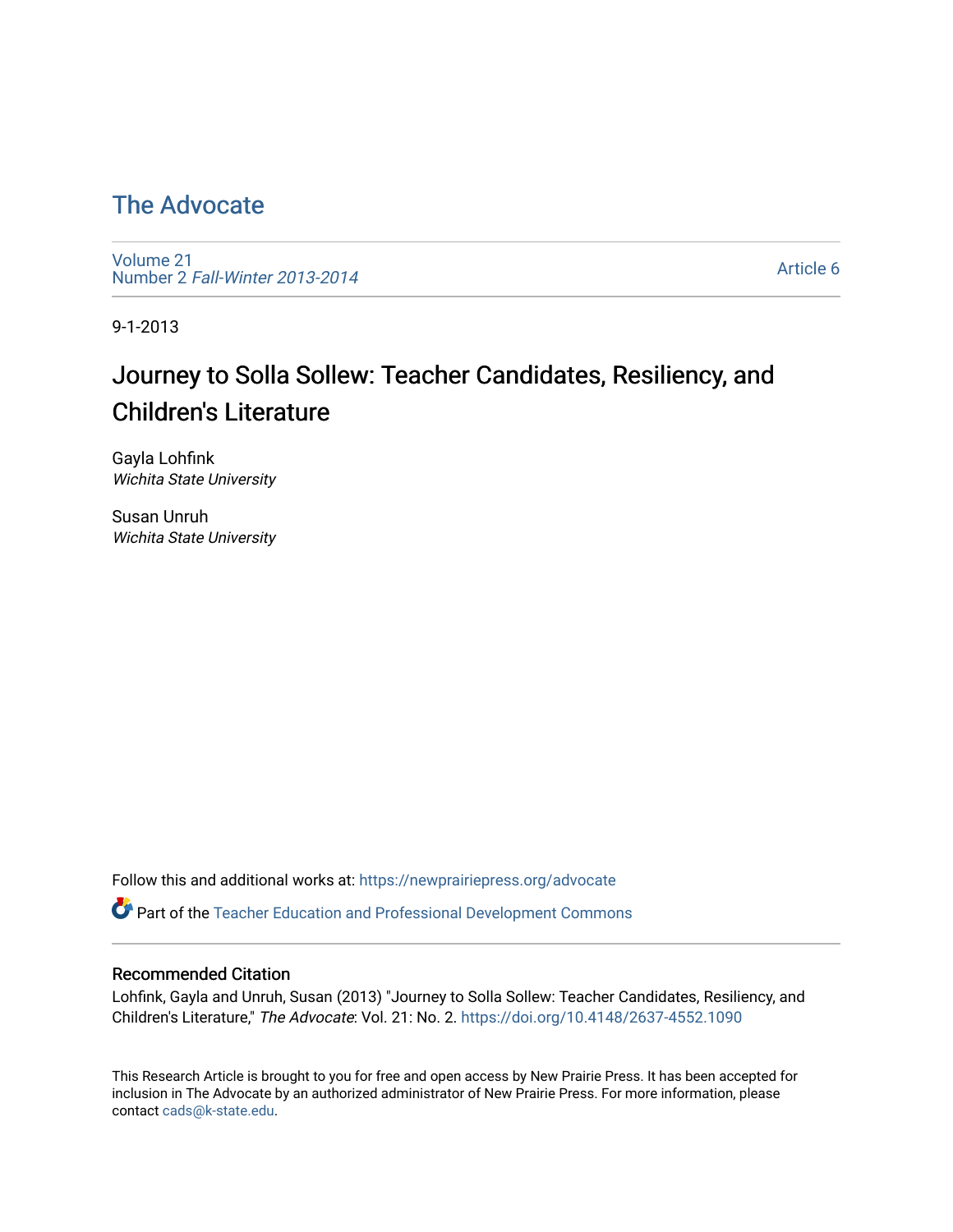## Journey to Solla Sollew: Teacher Candidates, Resiliency, and Children's Literature

#### **Abstract**

Today's elementary student must learn coping strategies in order to deal with life's challenges—social, emotional, and academic—in his or her changing world. To foster the development of such learning, teacher preparation programs must include instruction in which teacher candidates study how to facilitate their students' awareness of mechanisms for recovering from life's setbacks and show resiliency. This article presents a training module for enhancing pre-service teachers' pedagogical knowledge of resiliency. Examples of recent publications of children's literature are shared and modeled as lessons to exemplify how this particular resource can be used to encourage resiliency in children.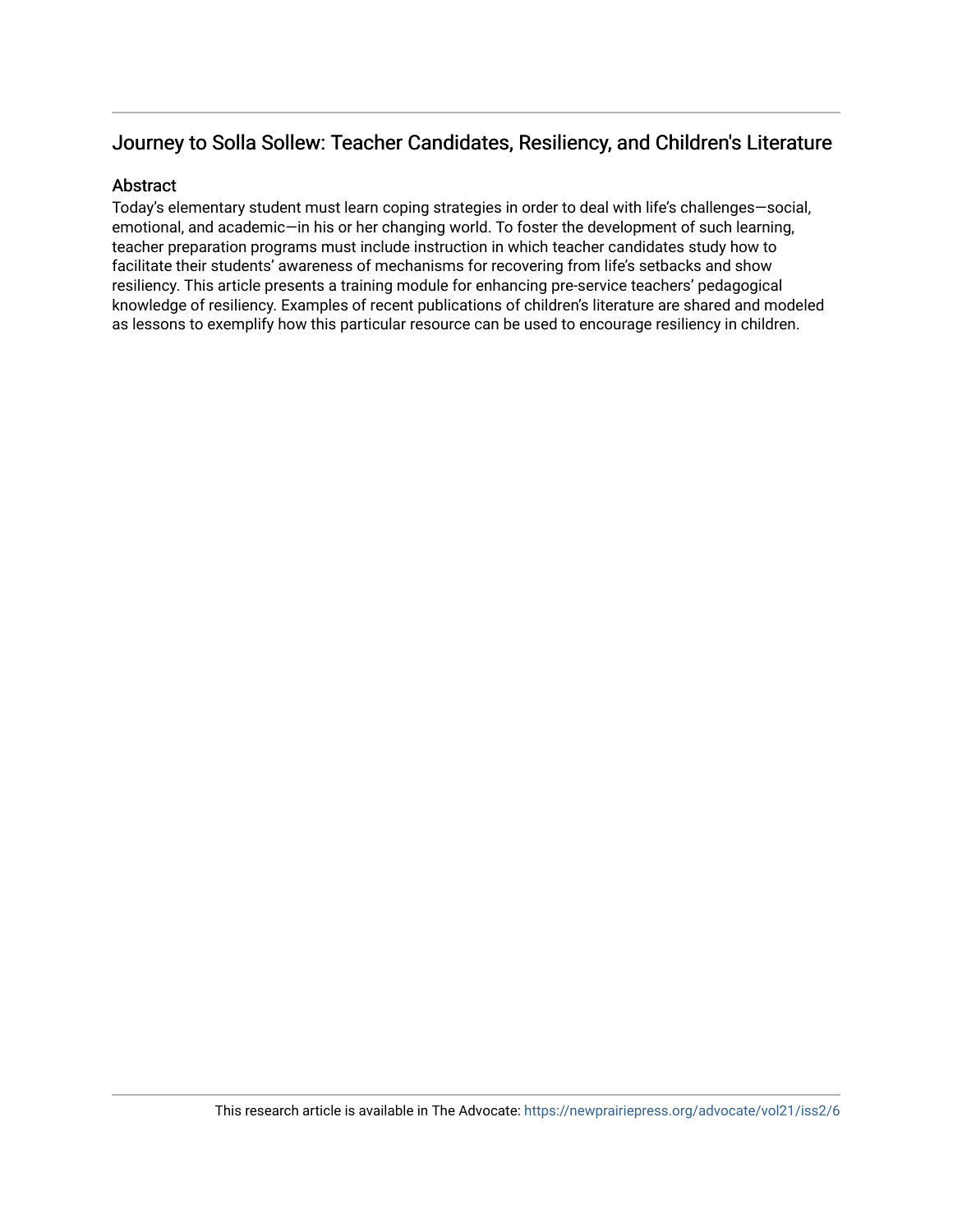## **Journey to** *Solla Sollew***: Teacher Candidates, Resiliency, and Children's Literature**

### **Gayla Lohfink Susan Unruh Wichita State University**

#### *Abstract*

Today's elementary student must learn coping strategies in order to deal with life's challenges—social, emotional, and academic—in his or her changing world. To foster the development of such learning, teacher preparation programs must include instruction in which teacher candidates study how to facilitate their students' awareness of mechanisms for recovering from life's setbacks and show resiliency. This article presents a training module for enhancing pre-service teachers' pedagogical knowledge of resiliency. Examples of recent publications of children's literature are shared and modeled as lessons to exemplify how this particular resource can be used to encourage resiliency in children.

#### *Introduction*

I was real happy and carefree and young And I lived in a placed called the Valley of Vung And nothing, not anything ever went wrong Until… well, one day… I learned there are troubles Of more than one kind. Some come from ahead And some come from behind… So, I'll tell you what I have decided to do… I'm off to the City of Solla Sollew… Where they *never* have troubles! At least, very few…

(Taken from *I Had Trouble in Getting to Solla Sollew,* Dr. Seuss, 1965).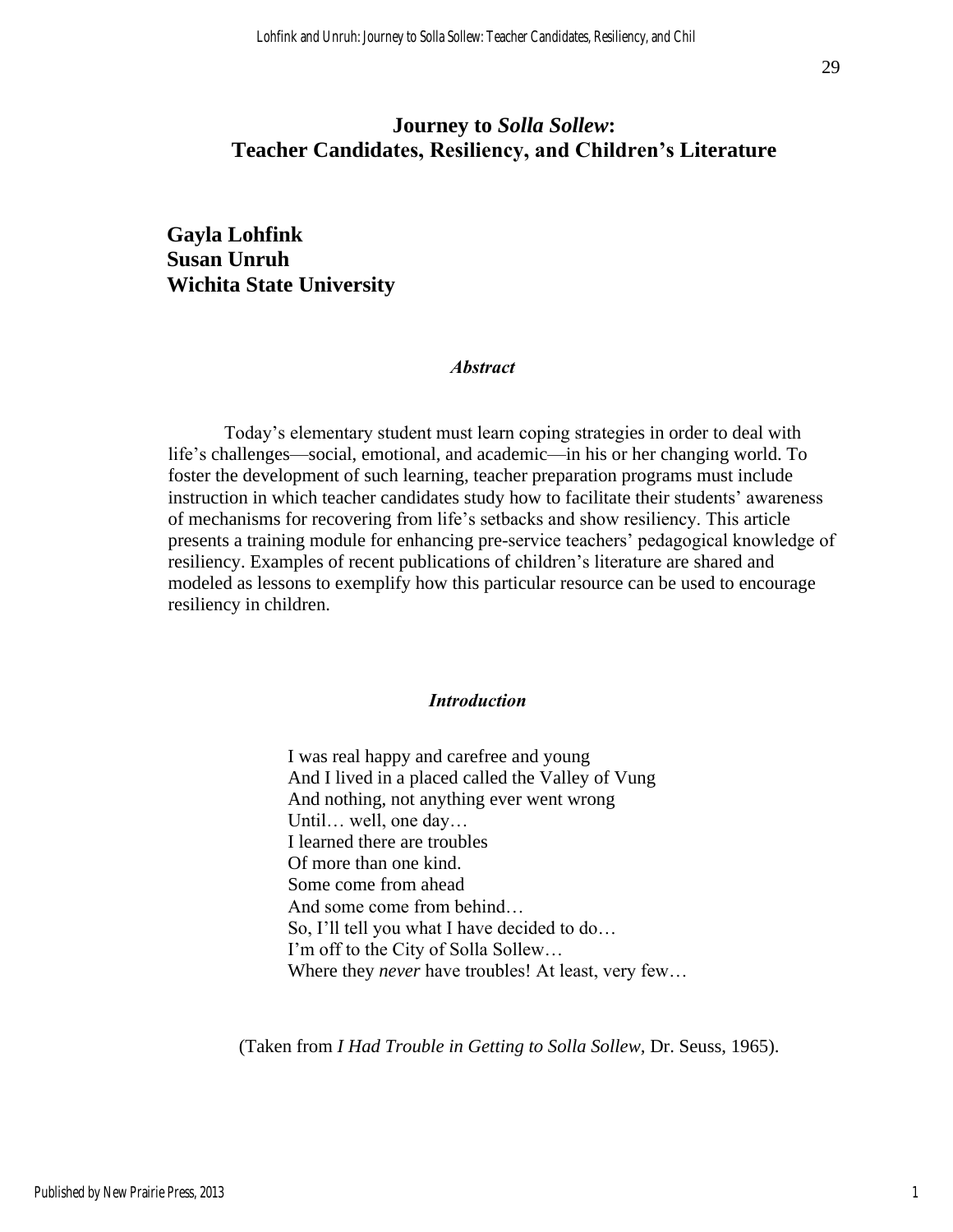Today's teachers must not only facilitate a child's cognitive development; they must also figure out how to offer tangible support for the myriad of challenges a young child encounters. Curriculum, according to Stamps (2003), should include teaching children how to deal with conflict, physical and emotional problems that occur within school and at home, as well as the uncertainty of world issues, like terrorism and war. For today's child, a stressor may range from a relatively small problem, such as the discovery of a broken toy, to a dramatic event, like a parent's unemployment or military deployment (Roberts & Crawford, 2008). Unfortunately, in recent months, US elementary school children have witnessed catastrophic shootings in their classrooms, a kidnapping from a school bus, and devastating tornadoes that leveled their buildings. For them, exposure to traumatic events, such as home and/or community violence, can be linked to psychological distress, sometimes resulting in posttraumatic stress disorder (PTSD). These children may be fearful and show symptoms such as headaches and stomachaches, intensified emotional sensitivity, behavioral and emotional avoidance, and sleep disturbances (Baum, Rotter, Reidler, & Brom, 2009), which can, in turn, negatively affect their academic trajectory. Children who deal with trauma are at increased risk of failing grades, truancy, disciplinary actions (Carrion & Hull, 2009), and decreased reading ability (Delaney-Black et al., 2002).

More than ever before, teacher candidates need preparation in how to foster resilient skills in their young students for, as Dr. Seuss (1965) suggested in his children's book, *I Had Trouble in Getting to Solla Sollew,* today's childhood journey is one that comes with "troubles of more than one kind" (n.d.). While resiliency research (Rew, Grady, & Spoden, 2012) is well-documented, little has been written about the need for building teacher candidates' resourcefulness in this area. The purpose of this article is to share how recent picture book publications within a teacher training module can enhance pre-service teachers' pedagogical knowledge.

Through classroom activities, such as children's literature, teachers can promote *resiliency*, which Patterson and Kirkland (2007) explain as specific mechanisms for coping that one uses to recover from life's setbacks. While we recognize that children who experience significant trauma may require help from a professional counselor, psychologist, or therapist, we concur with Alat (2002) that teachers have a responsibility to intercede as well—by understanding what a child has experienced and offering activities that facilitate positive responses to negative circumstances.

#### *Resilience Framework*

Longitudinal studies of resilient children show that, despite their exposure to multiple stressors and high-risk environments, they became competent adults (Rew et al. 2012). One research team who followed individuals for three decades concluded that one out of three high risk children whose early life difficulties predicted problems in adolescence or adulthood actually developed into competent and healthy young adults (Henderson, 1998; Jones, 2005). By studying these children's coping strategies, the researchers were able to identify certain protective factors or resources the children utilized to offset adverse conditions (e.g., poverty, minority/racial status, or disruptions to the family unit). Research, according to Rew et al. (2012), suggests that characteristics within a child that facilitate his or her resiliency are temperament and the use of positive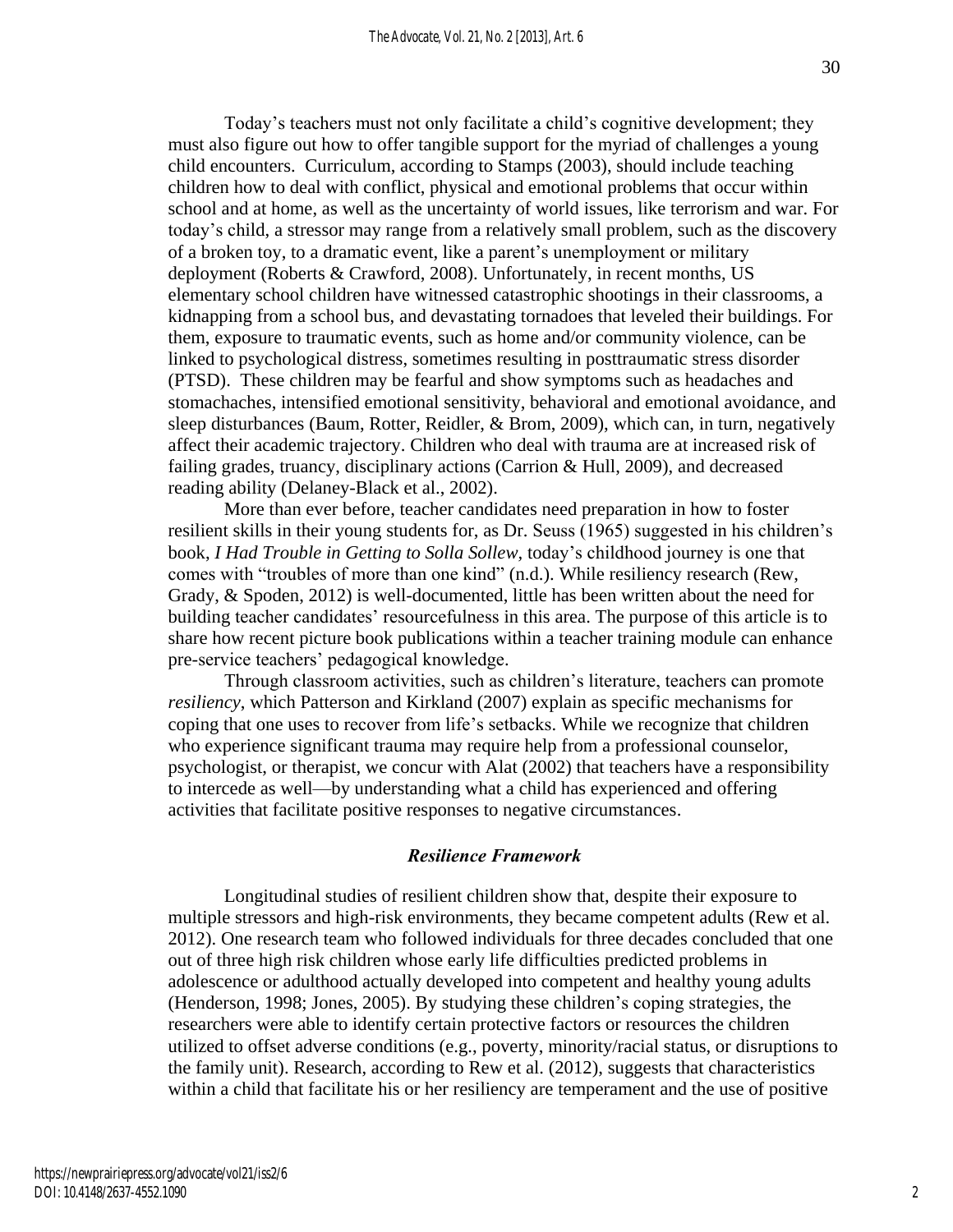coping styles (like tackling problems head-on). Resiliency factors within the environment involve child connectivity to any pro-social person, such as teachers, in a variety of extrafamilial contexts, such as schools (Doll & Lyon, 1998; Pianta & Walsh, 1998). Such connectedness or the "perception that adults care and can be counted on to provide instrumental and emotional support" (Rew et al. 2012, p. 169) can occur via teachers' support, mentoring, encouragement, high expectations, leadership, and nurturing. Breslin (2005) argues that resiliency-based research provides a basis for educators to design approaches that help children learn positive coping skills. Preventive approaches that identify vulnerable children early and deliver interventions before problems become ingrained have shown the most promise (Pianta & Walsh, 1998).

#### *Teacher Preparation Module for Developing Resilience*

Although teachers are in a prime position to be the caring adults who can provide consistent support to traumatized children, they may well lack the training to do so (Baum, Rotter, Reidler & Brom, 2009). In a study after the Oklahoma City bombing, 57% of teachers reported that they were minimally prepared to deal with topics (such as grief and death) related to the bombing and 26% reported feeling completely unprepared (Reid & Dixon, 1999). A more recent qualitative study of teachers' perspectives on providing support to traumatized children (Alisic, 2012) looked at teachers whose current and former pupils had been traumatized by various experiences, including the death of a parent, maltreatment, domestic violence, and war. One of the four core themes which evolved was "a need for more professional knowledge and know-how" (p. 54).

To prepare our teacher candidates in providing resiliency training, our module first communicates a conceptual foundation, but it also includes a component whereby candidates connect theory to practice (or application). Candidates research and reflect upon a particular coping strategy and then select a children's picture book that offers fictional characters as models for such a strategy. The selected book should provide a rich human experience (Webster, 2010) that allows elementary students opportunities to live through another's situation. Reading aloud the selected book requires candidates to determine pre-reading, during reading, and after reading questions as prompts to guide their students' awareness of how characters cope with adversity.

An approach that helps students respond to stress effectively is "actively and creatively engage[ing] with their situation" (Webster, 2005, p. 44) or problem-solving a situation (Jones, 2005). Using this selected coping strategy, we present children's picture books whose characters demonstrate how to confront a problem "head-on." There are many choices in children's literature that can be used to help children process their feelings about difficult events. In our module, only recent publications of children literature are presented. For example, in the appropriately titled picture book, *Gumption* (Broach, 2010), Peter shows young viewers how to creatively navigate the perils of an African expedition with his Uncle Nigel. Faced with snakes, elephants, crocodiles, and mountain gorillas, Peter displays ingenuity as he proves, "all it takes is a bit of gumption" (n.d.). Moose, on the other hand, in *Making the Moose out of Life* (Oldland (2010), has to figure out by himself that he is missing out on life. While his animal friends go puddle jumping, kite flying, and skiing, he takes no risks—that is, until a raging storm leaves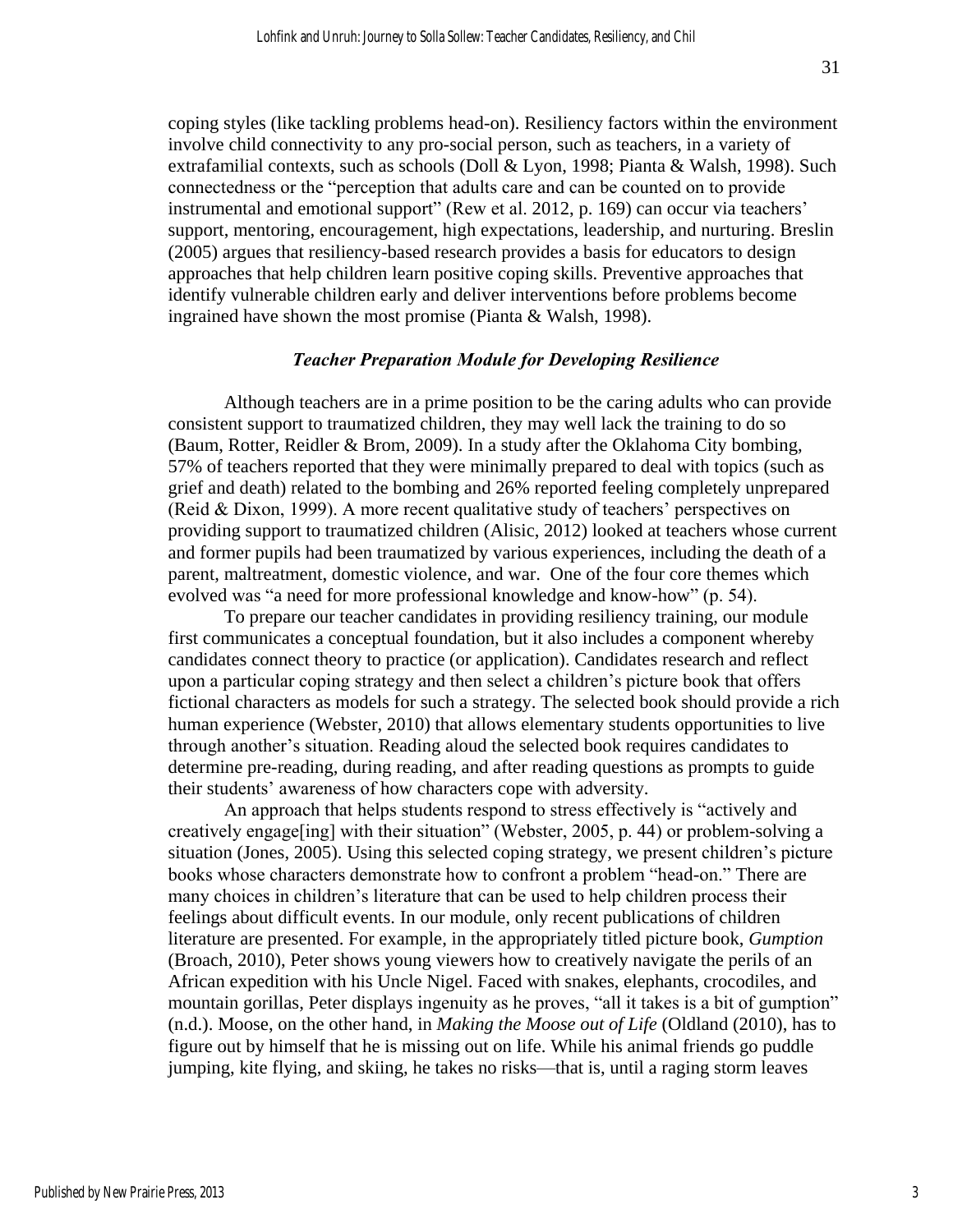him shipwrecked. He decides at that point "to take life by the antlers" (n.d.) and to face his challenges of building a shelter, spearing fish, and finding a friend.

Other children's books that portray more realistic characters' confronting their problems include stories like, *A Storm called Katrina* (Uhlberg, 2011), in which ten-yearold Daniel must help his family reunite after being separated in the Superdome. He deals with his problem by first realizing he is not a "baby" and must use what he is good at playing the cornet—as resolution. In the wordless picture book, *Flood* (Villa, 2013), pictures communicate a family's preparation for an eminent storm, their feelings of despair as they flee the storm and return to see its devastation, and finally, their fortitude in rebuilding.

In modeling how to select picture books for their students, we ask our candidates to consider Malchiodi and Ginns-Gruenberg's (2008) recommendations for choosing books that deal with trauma:

- First, teachers must preview the book(s) they are considering using. Will the book be understandable to the variety of cognitive, social, and emotional developmental levels in the classroom? Are the pictures and text engaging and appropriate? Can children relate to the characters without too much anxiety?
- Next, teachers should consider the relevance of the story to their students' current lives. The story doesn't have to be directly about current themes or traumas in students' lives; it can be metaphorical or symbolic of students' current struggles. Sometimes books in which the characters are animals are less threatening to children.
- The book should engage the imagination and senses. Books should be chosen that will comfort and reassure, or in which the protagonist solves a problem.

Following book selection, we help our candidates prepare for their read aloud events by modeling potential questions or (in our module) ways for them to explore the specific strategy of grappling with a problem head-on. To explain, we share the picture book, *Sometimes We Were Brave* (Brisson, 2010). It tells the story of Jerome, whose mother is a sailor. When her ship is in port, she and Jerome spend time together baking cookies, walking their dog, and reading. But when she's away at sea, Jerome misses her and worries about her. He doesn't feel brave, but he carries on doing what needs to be done. One day, Jerome takes his dog, Duffie, to a pet day at school. Duffie is scared in the unfamiliar setting but still performs by doing what Jerome asks him—walking, sitting, and shaking hands. Jerome's teacher explains that being brave doesn't mean that you're not afraid; it means that you do what you're supposed to even though you're fearful. Thus, a major theme of the story is that feeling afraid is normal under certain circumstances, and we can help elementary children become aware that they show courage just by getting up in the morning, going to school, doing their homework, and participating in family life.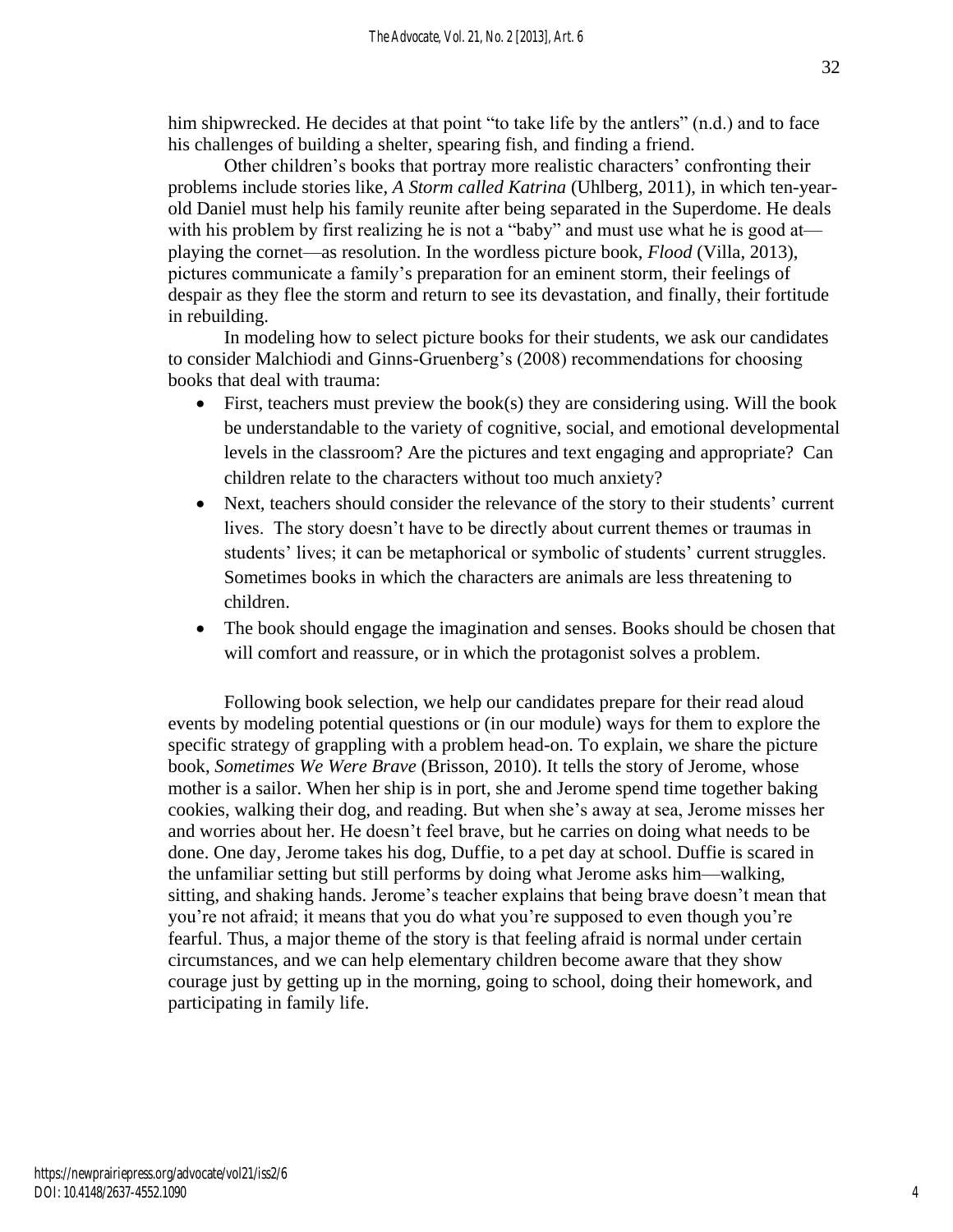In our module, we first introduce this book by briefly describing this theme and model asking elementary children to tell or write what they already know about the topic: "*Sometimes we have to be apart from people that we love very much, like a parent or grandparent or friend. How do you feel when you can't be with someone you love? Or, if this has never happened to you, how do you think you would feel?"* During the reading, we further extend the strategy of making connections by modeling how students connect by sharing orally their personal experiences. After reading the book, we offer such questions as those recommended by Malchiodi and Ginns-Gruenberg (2008) as potential ways to explore coping strategies:

> Are you like any of the story's characters? Do any of the characters remind you of someone? Who would you like to be in the story? Is there anything you would like to change about the story? How would you change the characters, what happened, or how the story ended? What is your favorite part of the story? Did anything in the story ever happen to you? What do you think will happen to the characters in the story tomorrow, in a few weeks, or a year from now? (p. 182)

Finally, in our module, we suggest that students may be given opportunities to act out parts of the story, draw pictures, or explore alternate endings in writing.

Importantly, we acknowledge to our teacher candidates that, as teachers, they need to be aware that some students, and/or their families, may need the services of a professional counselor or therapist during and following times of trauma. After hearing comments made during the book discussion or after reading what children write about the story, teachers may need to consult with the school psychologist, counselor, or social worker to see whether follow-up is needed. Truly, our intent with this training module is to help teacher candidates recognize stressors in elementary children's lives and seek resources, like children's literature, as potential tools for facilitating their development of resiliency—a pathway we hope will help them get to *Solla Sollew* (Dr. Seuss, 1965).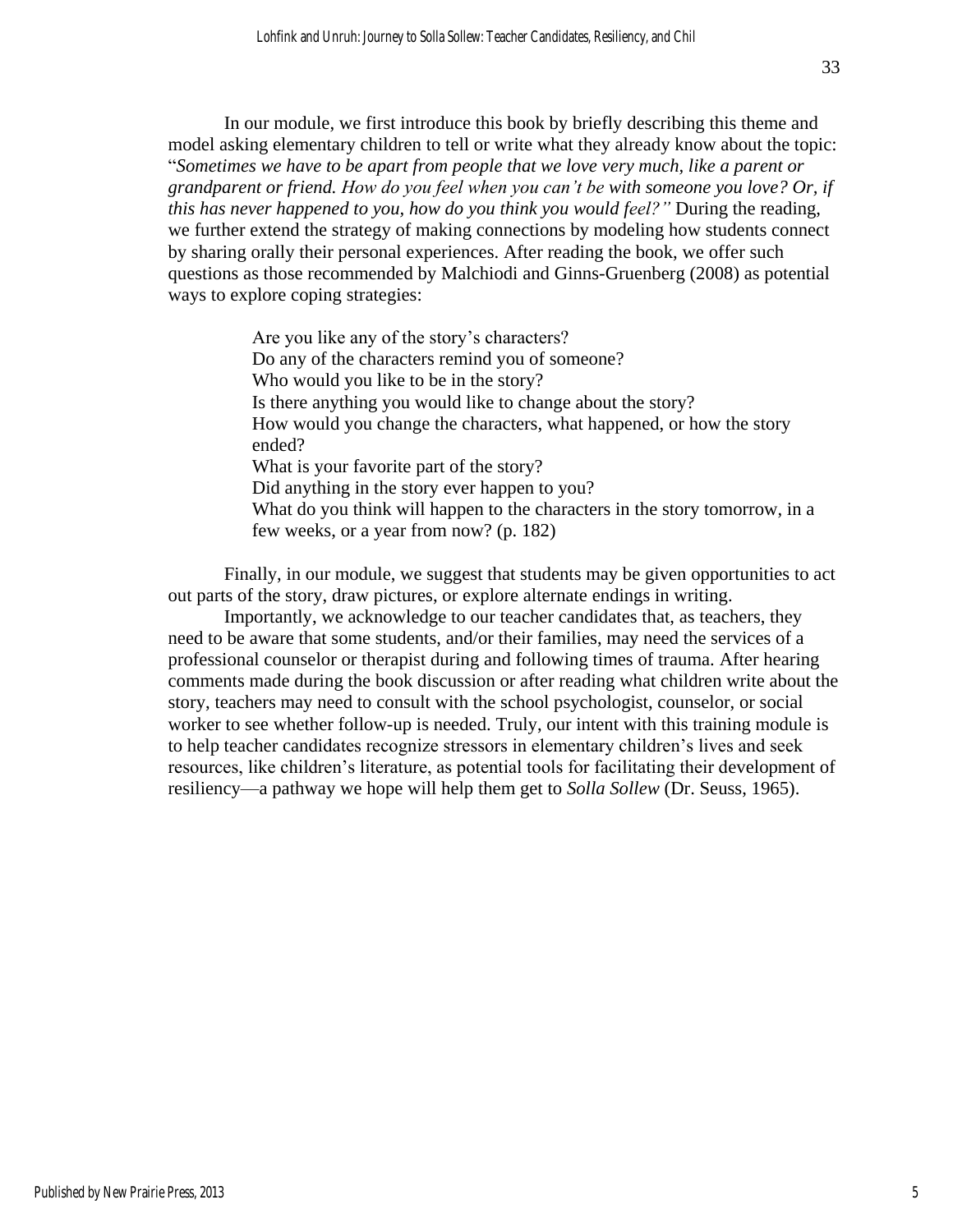#### *References*

- Alat, K. (2002). Traumatic events and children: How early childhood educators can help. *Childhood Education, 79*(1), 2-8.
- Alisic, E. (2012). Teachers' perspectives on providing support to children after trauma: A qualitative study. *School Psychology Quarterly, 27*(1), 51-59. doi 10.1037/a0028590
- Baum, N.L., Rotter, B., Reidler, E., & Brom, D. (2009). Building resilience in schools in the wake of Hurricane Katrina. *Journal of Child and Adolescent Trauma, 2*, 62- 70. doi: 10.1080/19361520802694323
- Breslin, D. (2005). Children's capacity to develop resiliency: How to nurture it. *Young Children, 60*(1), 47-52.
- Carrion, V.G., & Hull, K. (2009). Treatment manual for trauma-exposed youth: Case studies. *Clinical Child Psychology and Psychiatry, 15*(1), 27-38. doi:10.1177/1359104509338150
- Delaney-Black, V., Covington, C., Odnersma, S. J., Nordstrom-Klee, B., Templin, T., Ager, J., Janisse, J., & Soko, R.J. (2002). Violence exposure, trauma, and IQ and/or reading deficits among urban children. *Archives of Pediatrics and Adolescent Medicine, 156*(3)*,* 280–285.
- Doll, E., & Lyon, M.A. (1998). Risk and resilience: Implications for the delivery of educational and mental health services in the schools. *School Psychology Review, 27*, 348-363.
- Henderson, N. (1998). Make resiliency happen. *Education Digest, 63*, 15-18.
- Jones, J. L. (2005). Promoting resilience: Ways library media specialists strengthen children. *School Library Media Activities Monthly, 22*(3), 25-27.
- Malchiodi, C.A., & Ginns-Gruenberg, D. (2008). Trauma, loss, and bibliotherapy. In C.A. Malchiodi (Ed.), *Creative interventions with traumatized children* (pp. 167-185). New York: The Guilford Press.
- Patterson, J., & Kirkland, L. (2007). Sustaining resilient families for children in primary grades. *Childhood Education*, *84*(1), 2-7.
- Pianta, R.C., & Walsh, D.J. (1998). Applying the construct of resilience in schools: Cautions from a developmental systems perspective. *School Psychology Review, 27*(3), 407-417.
- Reid, J. K., & Dixon, W. A. (1999). Teacher attitudes on coping with grief in the public school classroom. *Psychology in the Schools, 36*(3), 219–229.
- Rew, L., Grady, M. W., & Spoden, M. (2012). Childhood predictors of adolescent competence and self-worth in rural youth. *Journal of Child and Adolescent Psychiatric Nursing, 25,* 169-177.
- Roberts, S. K., & Crawford, P. A. (2008). Literature to help children cope with family stressors. *Young Children, 63*(5), 12-17.
- Stamps, L. S. (2003). Bibliotherapy: How books can help students cope with concerns and conflicts. *The Delta Kappa Gamma Bulletin, 70*(1), 25-29.
- Webster, P. S. (2010). Exploring thoughts and feelings about natural disasters, wars, terrorism, and peace through selections from literature for children. *Journal of Children's Literature, 36*(2), 43-50.